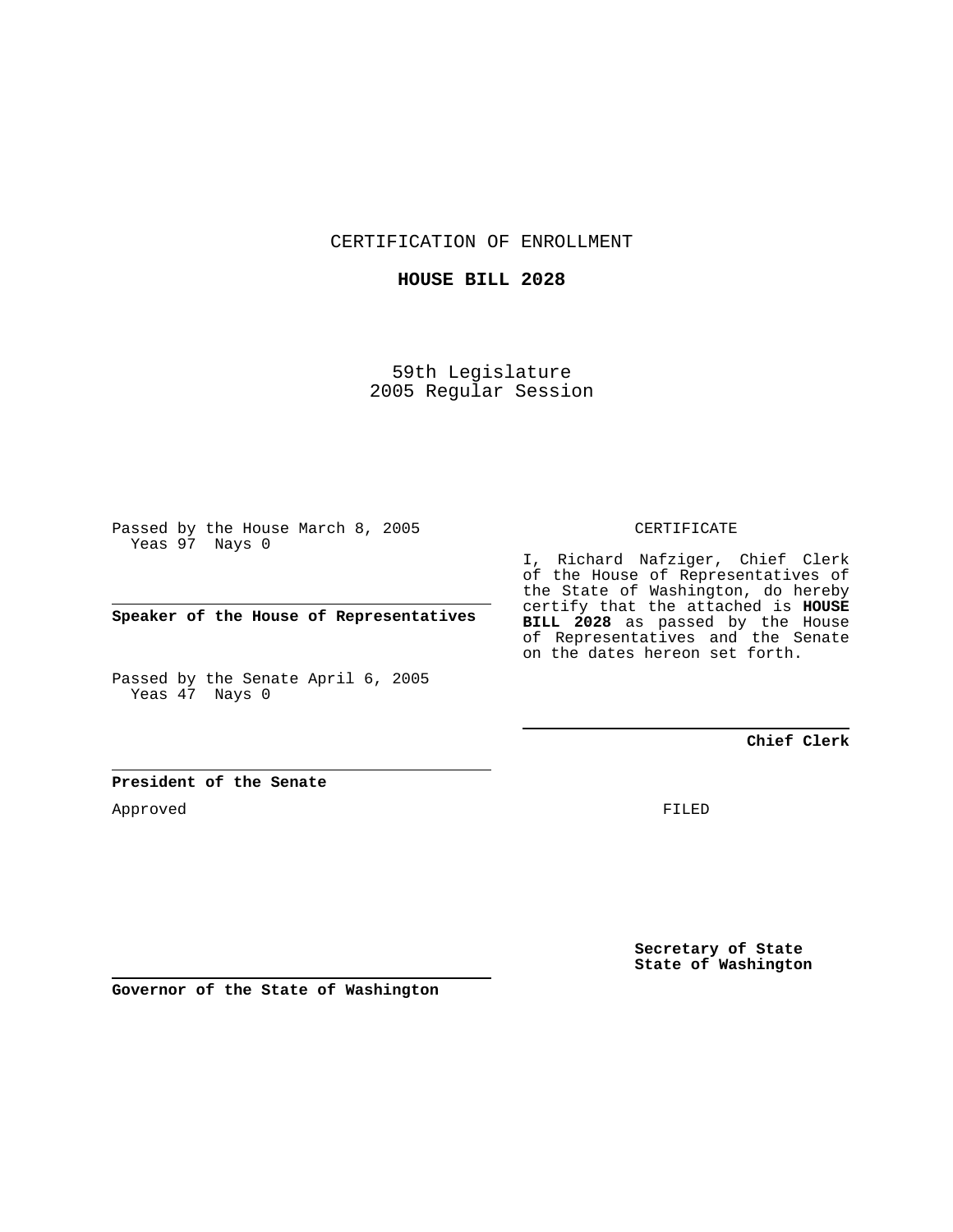# **HOUSE BILL 2028** \_\_\_\_\_\_\_\_\_\_\_\_\_\_\_\_\_\_\_\_\_\_\_\_\_\_\_\_\_\_\_\_\_\_\_\_\_\_\_\_\_\_\_\_\_

\_\_\_\_\_\_\_\_\_\_\_\_\_\_\_\_\_\_\_\_\_\_\_\_\_\_\_\_\_\_\_\_\_\_\_\_\_\_\_\_\_\_\_\_\_

Passed Legislature - 2005 Regular Session

**State of Washington 59th Legislature 2005 Regular Session**

**By** Representatives Kagi and Darneille; by request of Office of Public Defense

Read first time 02/15/2005. Referred to Committee on Judiciary.

 1 AN ACT Relating to the advisory committee of the office of public 2 defense; and amending RCW 2.70.030.

3 BE IT ENACTED BY THE LEGISLATURE OF THE STATE OF WASHINGTON:

 4 **Sec. 1.** RCW 2.70.030 and 1996 c 221 s 4 are each amended to read 5 as follows:

 6 (1) There is created an advisory committee consisting of the 7 following members:

 8 (a) Three persons appointed by the chief justice of the supreme 9 court, including the chair of the appellate indigent defense commission 10 identified in subsection (3) of this section;

11 (b) Two nonattorneys appointed by the governor;

 (c) Two senators, one from each of the two largest caucuses, appointed by the president of the senate; and two members of the house of representatives, one from each of the two largest caucuses, 15 appointed by the speaker of the house of representatives;

16 (d) One person appointed by the court of appeals executive 17 committee;

18 (e) One person appointed by the Washington state bar association.